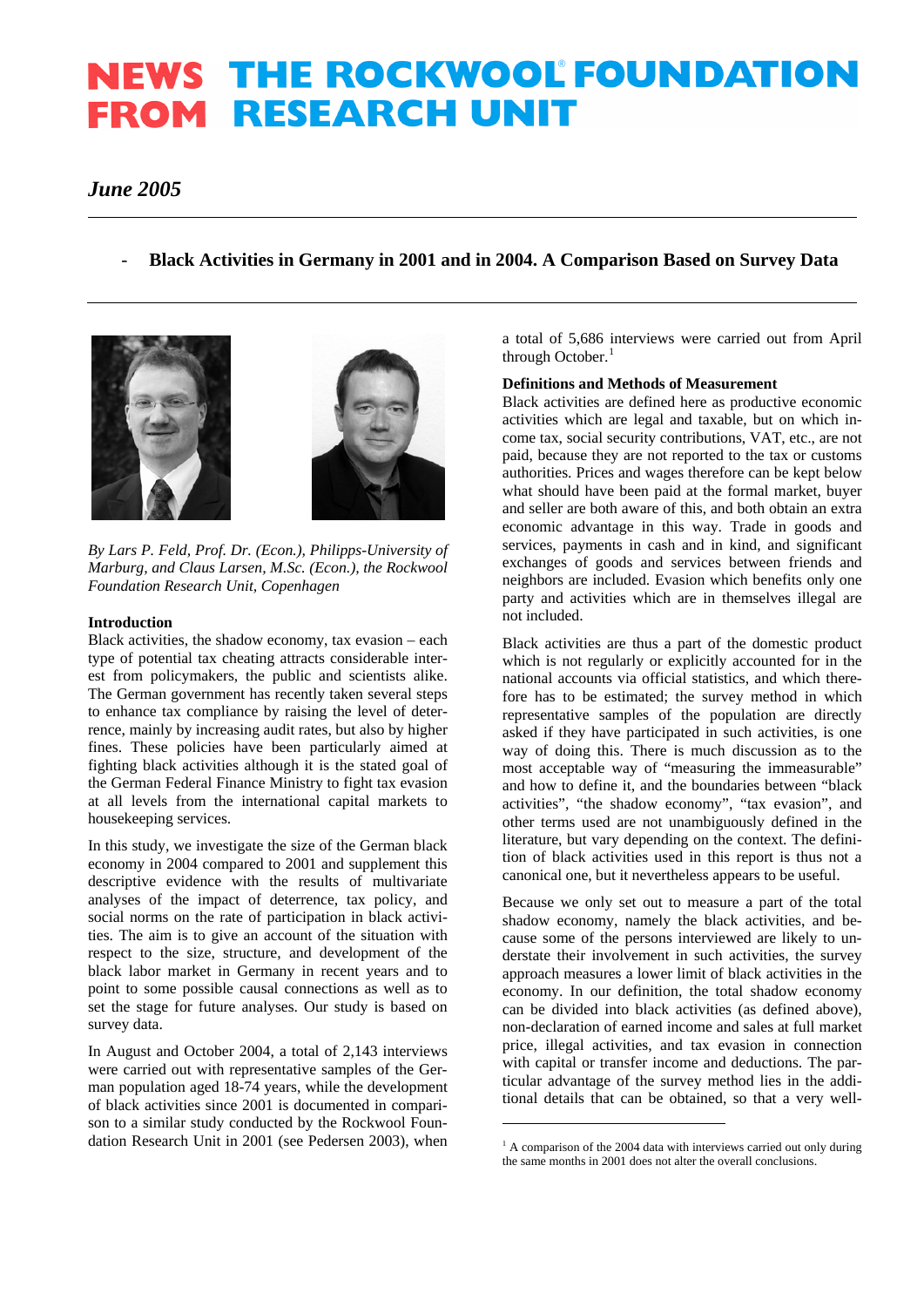defined and differentiated analysis of black activities is possible. Most other methods are unable to distinguish so explicitly between the various elements of which the shadow economy is made up.

An upper boundary is provided by the so-called indirect methods of measurement, which use macroeconomic data to assess the size of the shadow economy. In recent years, such methods have produced estimates of the total shadow economy in Germany (and other countries) that are about four times higher than the part accounted for by black activities according to the estimates presented in this article (see, for example, Schneider 2004).

In our research, we use the term "black activities" and "black work" because the questionnaire was designed to be used in Denmark and was later used in Norway and Sweden, where the general public are familiar with the term "sort arbejde". The direct translation into German is "Schwarzarbeit", and there even is a "Law against Schwarzarbeit" according to which working without paying taxes or social security contributions, failure by social-security recipients to report to the authorities if they get a job, and working, supplying services, or running a business without proper registration are considered black activities. Schwarzarbeit in the sense of the law thus covers more than black activities according to the definition we use in this study, but only activities that are covered by both are included here. There are differences between countries regarding what is taxable and what is not, especially when it comes to activities where there is no money involved, but then national fiscal legislation decides which activities to include and which to exclude.

#### **The Incidence and Extent of Black Activities in 2004 Compared to 2001**

How many people are engaged in black activities, how much time do they spend on such activities each week, how much are they paid or how much do they receive in return, and are there differences in black work with respect to gender, age, and occupation? These are the questions we address first and the answers are used to estimate the total extent of black activities in Germany before we continue to the questions about the impact of deterrence, tax policy, and social norms on black activities.

# **The Rate of Participation in Black Activities**

Turning to the results of the interviews, *Table 1* shows, that, in 2001, 10.4 percent of the respondents answered that yes, they had carried out black activities during the last 12 months. The participation rate for men (14.5 percent) was more than twice that for women (6.5 percent). In 2004, the frequency had decreased to 8.8 percent, but the decrease was more marked among women (to 4.5 percent) than among men (to 13.4 percent). A decrease is in line with recent estimates by Schneider (2004) as well as with information from the German Ministry of Finance. Like the overrepresentation of men, an above average rate of participation among younger people is part of a well-known pattern, and that is also what we find.

*Table 1. Participation in black activities in Germany in 2001 and 2004, 18-74-year-olds, in percent.* 

| Carried out black activities? |      |      |                          |       |                   |
|-------------------------------|------|------|--------------------------|-------|-------------------|
|                               | Yes  | No   | Don't know<br>or refusal | Total | No. of<br>persons |
| 2001                          | 10.4 | 86.7 | 2.8                      | 100   | 5,686             |
| 2004                          | 8.8  | 89.9 | 1.3                      | 100   | 2.143             |

Source: Feld and Larsen (2005) *Table 6.1*.

Looking more closely at the age structure, large decreases are found among the 20-29-year-olds (from 19.1 to 13.4 percent) and the 50-69-year-olds (50-59-year-olds from 7.4 to 5.1 percent, 60-69-year-olds from 5.6 to 2.6 percent). Increases are found only in the case of the 18- 19-year-olds, from 16.6 percent in 2001 to 24.3 percent in 2004, and of the 70-74-year-olds, from one to three percent. The rates for the 30-39- and the 40-49-year-olds remain relatively constant, and this is interesting, since these age groups are the most active in legal work in the official labor market. The overall reduction in black market activities has thus been mainly driven by people at the beginning and at the end of their normal/official working lives, the exception being the 18-19- and the 70-74-yearolds, but obviously the increase in black activities in these two groups has not offset the general decline.

As to black activities in different occupations, the reduction was extremely marked among the self-employed/ assisting spouses (from 12.1 to 1.7 percent) and people undergoing education (from 27.3 to 14.6 percent). However, the decrease found for the self-employed in particular is unlikely to reflect solely an actual change in black market behavior, despite the fact that the 2004 increase in deterrence was aimed mainly at this group: it is likely that the respondents' readiness to answer such questions has changed, too. Moderate reductions are also found for skilled workers (from 19.2 to 16.6 percent), the unemployed (from 20.7 to 17.1 percent), and pensioners (from 4.2 to 3.6 percent), while increases in the participation rate are found only for salaried employees (from 7.1 to 8.9 percent) and unskilled workers (from 8.2 to 8.9 percent).

# **Black Working Hours**

Respondents who had carried out black activities were asked to state the average time per week spent on such activities. First, answers from those respondents who could give an exact number of hours in the range 1 to 70 (inclusive) were accepted and entered into the calculation of a weekly average for all 18-74-year-olds who had carried out black activities. Second, if the answer was not an exact number but, for example, "less than 1 hour" or "don't know", the respondents were given the possibility of stating the total number of hours spent during the last 12 months instead. If this resulted in a number of hours per week in the range 1 to 70 (inclusive), then that an-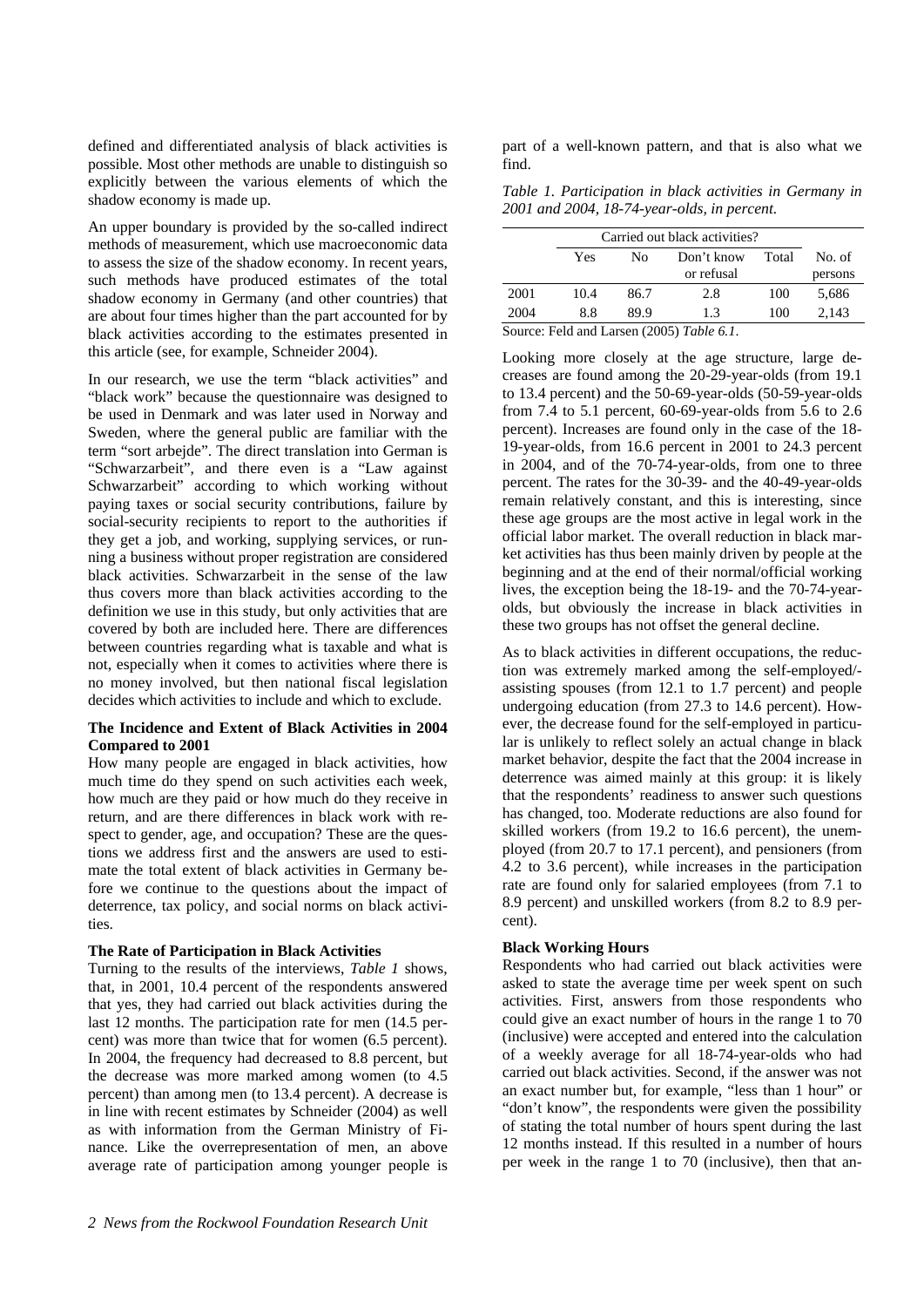swer was entered into the calculation: other respondents were assumed to have spent an amount of time corresponding to the average for all participants. The results obtained by using this method are shown in *Table 2*.

*Table 2. Average number of black hours worked per week among men and women who participated in black activities in Germany, 2001 and 2004, 18-74-year-olds.* 

|       | 2001    |         |         | 2004    |  |  |
|-------|---------|---------|---------|---------|--|--|
|       | Hours:  | No. of  | Hours:  | No. of  |  |  |
|       | minutes | persons | minutes | persons |  |  |
| Men   | 8:30    | 190     | 7:52    | 64      |  |  |
| Women | 7:48    | 122     | 6:46    | 39      |  |  |
| Total | 8:14    | 312     | 7:30    | 103     |  |  |

Source: Feld and Larsen (2005) *Table 6.5*.

As can be seen from the table, the average time spent on black activities fell from 8 hours and 14 minutes in 2001 to 7 hours and 30 minutes in 2004, which is in line with the decline in the overall figures for carrying out black activities (*Table 1*). In general, women spent less time on black activities than men, and women also reduced the time they spent on such activities more than men did.

The 18-29-year-olds who participated in black activities worked about the same average number of black hours in 2004 as in 2001, i.e. seven and a half hours. This is not the case as far as the 30-39- and the 40-49-year-olds are concerned. While both groups exhibit a more or less unchanged rate of participation, they differ significantly with regard to time spent on black activities. The 30-39year-olds increased their average weekly working hours from 7 hours and 42 minutes to no less than 12 hours and 49 minutes, while the 40-49-year-olds reduced their average black hours worked per week from nine in 2001 to about five and a half in 2004. The average for the oldest age groups declined to about seven hours for the 50-59 year-olds and six hours for the 60-74-year-olds.

With respect to occupation, some groups must be commented upon with caution because they comprise relatively few individuals in the survey, so the results are uncertain. Our calculations show that the average black working week was reduced for skilled workers by about one hour to 6 hours and 26 minutes between 2001 and 2004, while pensioners spent about nine hours per week in the black economy in both years. Salaried workers and the unemployed almost halved the average number of hours spent to two and six respectively, while average time spent by unskilled workers increased by one third to 11 hours and 16 minutes.

# **Black Hourly Wages**

With information on the number of people participating in black activities and on the time they spend per week on such activities, we have figures about the quantity of black activities. However, in a national accounts context, for example, economic importance is determined by both the quantity and the actual price of black activities. It is therefore necessary to obtain information on the monetary evaluation of black activities. As black activities according to our definition comprise work and sales for payment in cash as well as in kind, we had to ask about both actual and hypothetical prices and wages. In 2004, payment was the same irrespective of the method of payment, but in 2001, the average hourly rate for services paid for in cash was  $\Theta$ .50, whereas the estimated average hourly rate for services paid for in kind, should these services have been paid for in cash, was  $\in$ 1.00. Those who were paid both in cash and in kind received approximately the same average hourly wage both years.

Interestingly enough it turned out that the nominal hourly compensation for black activities remained virtually unchanged at  $\text{\textsterling}10.40$  in 2004, compared to  $\text{\textsterling}10.30$  in 2001. For men, average hourly wages decreased by 30 cents to  $E1.00$ , while those of women increased from  $\text{\textsterling}8.40$  to  $\text{\textsterling}8.70$ . So – as in the official economy – women also earn less than men in the black economy. The immobility in the remuneration structure across time also holds for the age structure, with one notable exception: the 40-49-year-olds, who earned the highest average black hourly wages in 2001, experienced a decrease from €12.70 to €10.10 in 2004. In 2001, they earned about 50 percent more than the group with the lowest average hourly wages – the 60-74-year-olds – who earned about eight and half euro in both years. In 2004, the 30-39 year-olds earned the highest average black hourly wages with  $\text{ } \infty 1.90$  ( $\infty 1.30$  in 2001), which is 40 percent more than the compensation for the 60-74-year-olds, who had the lowest average hourly wages both years. The 18-29 year-olds earned about nine euro per hour in both years, while the 50-59-year-olds  $\bigoplus$ .70 and  $\bigoplus$  0.90 respectively.

With the caveat that quite a few occupational groups in the 2004 data set contain a small number of persons, the differences by occupation, both across groups and across time, appear to be more important than differences by age and sex. The €12.00 which skilled workers earned in the black sector in 2004 was about one euro more than in 2001, while the average hourly wage of unskilled workers went up from  $\text{\textsterling}8.60$  in 2001 to  $\text{\textsterling}9.20$  in 2004. The wages of the unemployed declined considerably from €8.10 to €6.80, and salaried employees also experienced a decline (from  $\in$ 14.60 to  $\in$ 1.50). Pensioners received a little more than eight euro in both years. Because of the small number of observations we refrain from saying anything about the wages of the self-employed and persons undergoing education. The relatively few observations in a number of groups also must be kept in mind when looking at average hourly wages by industry, but the overall impression is that there are considerable differences across groups. It is notable that the average hourly wage in the construction sector, which accounts for a very large part of all black hours worked, declined from well above average in 2001 to about average in 2004.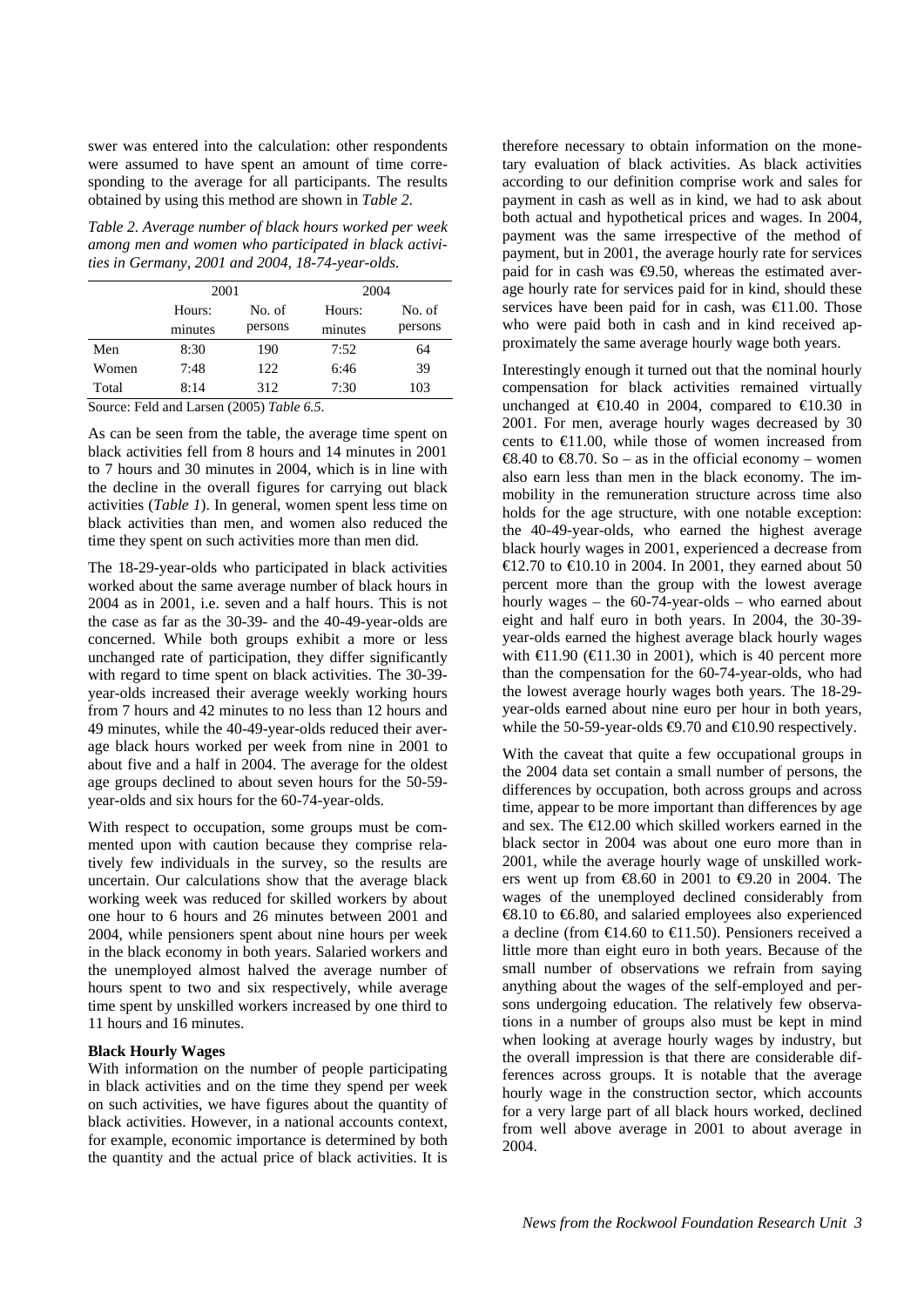Finally, our data indicate a tendency towards a negative influence of income in the formal economy on the probability of participating in black activities; this was more evident in 2001 than in 2004. In contrast, there are no clear-cut results for the possible influence of income in the formal economy on average black hourly wages.

#### **The Extent of Black Activities**

The participation rates, the time spent on black activities, and the actual wages and prices paid provide the means of estimating the total extent of black activities. Total number of hours spent on black activities as a proportion of the total number of "white" hours worked in the formal economy in one year is a measure of the black sector as a percentage of GDP on the assumptions that productivity is the same in the black sector as in the formal economy within the various trades and industries and that overall average productivity or value added across industries is the same. This method is used in *Table 3*. As the comparison is with the formal labor market, the age group is 18-66 years (inclusive).

*Table 3. Black hours worked as a proportion of working hours in the formal economy in Germany in 2001 and 2004, 18-66-year-olds.* 

| Carried out black activities? |      |                   | "White" hours                 | <b>Black sector</b>  |
|-------------------------------|------|-------------------|-------------------------------|----------------------|
|                               | Yes  | Hours per<br>week | per week, total<br>population | as percent of<br>GDP |
| 2001                          | 11.7 | 8.31              | 23.6                          | 4.1                  |
| West                          | 11.4 | 8.58              | 23.8                          | 4.1                  |
| East                          | 12.7 | 7.33              | 21.9                          | 4.3                  |
| 2004                          | 9.6  | 7.56              | 23.3                          | 3.1                  |
| West                          | 8.5  | 7.65              | 23.4                          | 2.8                  |
| East                          | 13.9 | 7.37              | 23.2                          | 4.4                  |

Note: Minutes are expressed as fractions of an hour. Source: Feld and Larsen (2005) *Table 7.5*.

As can be seen from the table, changes in participation rates and in black and white working hours resulted in a 24 percent decrease in the extent of black activities in Germany, from 4.1 percent of GDP in 2001 to 3.1 percent in 2004. While the proportions of black activities in West and East Germany were relatively similar in 2001 at 11.4 percent in West Germany and 12.7 percent in East Germany, a marked divergence has occurred since then. In 2004, only 8.5 percent of the population in West Germany carried out black activities, while the figure was 13.9 percent in East Germany.

An alternative calculation of the size of the black sector based on black working hours and the actual average prices and wages paid gives a 25 percent decrease in the size of the black sector, from 1.35 percent of GDP in 2001 to just over one percent in 2004.

Another way of illustrating the extent of black activities is to "convert" the number of black hours worked per year to full-time jobs. In 2001, the 2,707 million hours worked in the black sector would correspond to 1.63 million jobs in the formal economy. According to a study by the Rockwool Foundation Research Unit in 1999, in Denmark, about one third of these activities would be converted to "white" if buying on the black market was not an option. If the same distribution of alternatives to black activities applied to Germany, the impact would still amount to more than 500,000 jobs in 2001. Similarly, had all 2,100 million black hours worked in 2004 been converted to "white", it would have corresponded to 1.26 million full-time jobs – one third of which amounts to about 420,000 jobs.

In 2001, the construction sector, which is an area that the German Finance Ministry focuses upon, accounted for 29 percent of the total number of black hours worked, and this share rose steeply to 49 percent in 2004 – an increase of 70 percent. Agriculture, fishing, and quarrying (including gardening), the second most important sector for black activities in 2001, saw a reduction in its market share from 15 percent in 2001 to 2.6 percent in 2004. Similarly, public and personal services lost ground. The transport and telecommunications sector more than doubled its importance, from 5.0 percent in 2001 to 10.2 percent in 2004, thus making this the second most important sector for black activities in 2004. Financial intermediation and business activities kept its importance over time and came in third place in 2004, whereas hotels and restaurants lost importance, but still retained fourth place.

The relative extent or distribution of black activities may also be illustrated by looking at black hours worked as a proportion of "white" working hours in each industry. In 2001, the largest proportion was 16.8 percent in agriculture, fishing, and quarrying followed by 12.9 percent in construction and 8.6 percent in hotels and restaurants. From 2001 to 2004, the proportion in the primary sector decreased to 2.4 percent. As mentioned above, such dramatic changes most likely reflect both an actual change in black market behavior and a change in the respondents' readiness to answer questions about such activities. In 2004, construction replaced agriculture, fishing, and quarrying as the sector where black hours worked made up the largest proportion of "white" working hours (19.3 percent), while the proportion decreased to 4.8 percent in hotels and restaurants. This made hotels and restaurants the third largest sector once again in 2004, while transport and telecommunications had become second largest, as the proportion increased from 3.2 to 5.4 percent.

#### **The Impact of Deterrence, Tax Policy, and Social Norms on Black Activities**

Theoretically, deterrence as the product of the probability of detection and punishment schemes often appears to be *the* policy instrument of choice to reduce black activities. in addition to tax policy. But black activities and tax evasion in general are also influenced by tax morale which is shaped by an implicit psychological tax "contract" according to which citizens pay their fair share due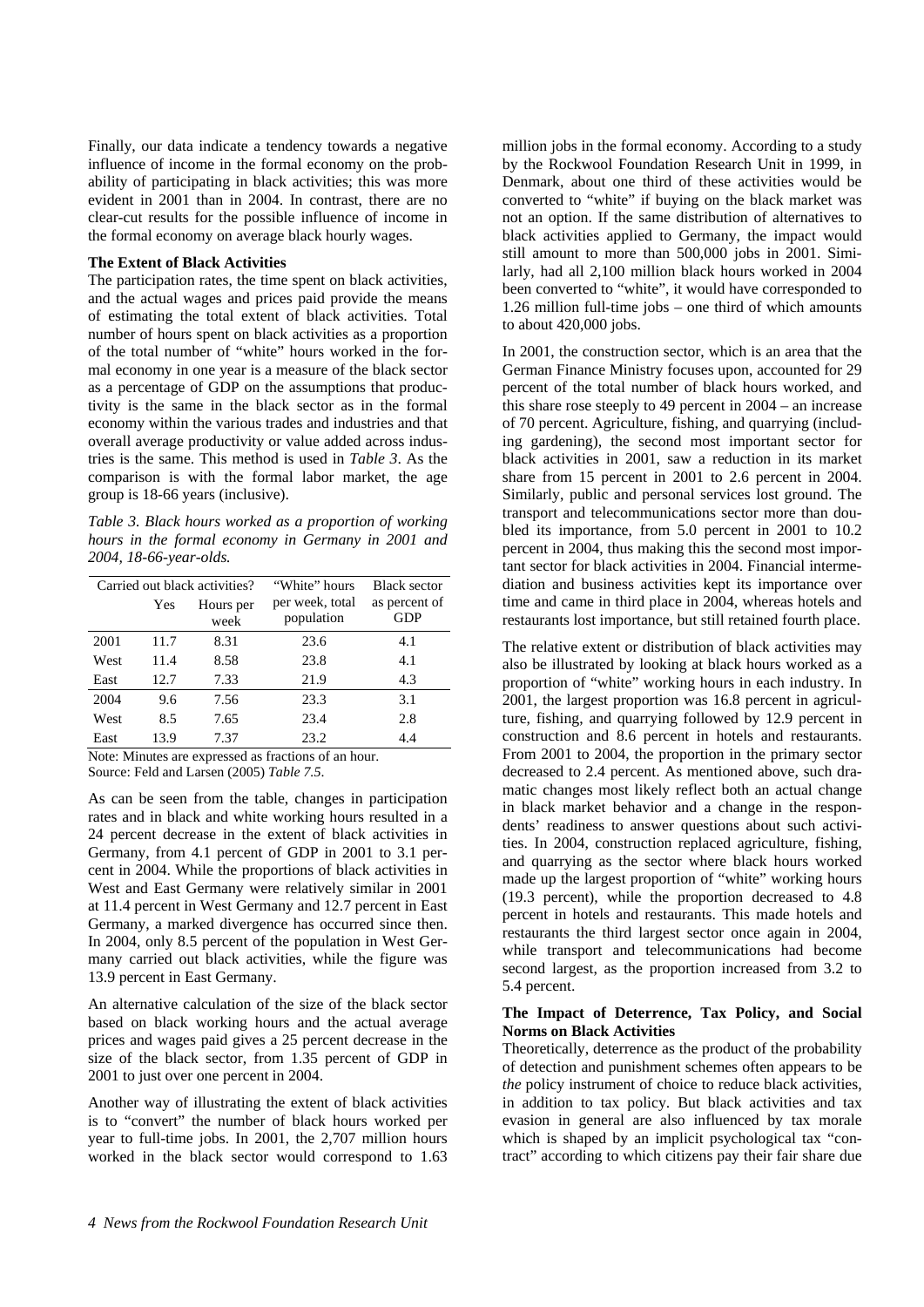for the public services they receive. Like a private contract, this relationship must treat taxpayers as contract partners, not as inferiors in a hierarchical relationship, and excessive deterrence may backfire on such a psychological tax contract by crowding out tax morale and thus lead to more black activities and tax evasion.

In July 2004, a new law – *Gesetz zur Intensivierung der Bekämpfung der Schwarzarbeit und damit zusammenhängender Steuerhinterziehung* (SchwarzArbG, Bundesrats-Drucksache 155/04a) – was passed in Germany to fight black activities by increasing deterrence. Though the law is only the latest in a whole series of measures in the recent past aimed at a reduction of tax evasion and the shadow economy, it is a milestone, because it is the first official document that legally defines black activities (see *Definitions and Methods of Measurement* above) and also links such different areas of the law as the tax code, economic regulation, and the different laws covering various social transfers.

*SchwarzArbG* increases fines (§1, Abs. 2), but the main deterrence measure consists of increasing the intensity of control. The law enables customs officials to investigate black activities, particularly those carried out by firms, on a broader scale than before, and further, between 1998 and 2002, the number of customs officials investigating black activities more than doubled. The more recent measures are expected to lead to an additional increase in staff. The auditors in the Federal Labor Office, who also investigate black activities, are not counted in these figures. In the view of the Ministry of Finance, these measures have already been successful. According to its information, the German shadow economy has declined in 2004 for the first time in three decades, due to increased deterrence measures.

As already mentioned, a reduction would be in line not only with the findings of the present study that the black labor market participation rate decreased from 10.4 percent in 2001 to 8.8 percent in 2004, and that the proportion of the population who had neither carried out black activities nor would be willing to do so rose from 54.2 percent in 2001 to 61.9 percent in 2004, but also with that by Schneider (2004).

While this may look like a success for the deterrence policies of recent years, the descriptive evidence is not sufficient to establish this impact, because other factors could also have led to a reduction in black activities. In particular, the recent German tax reforms, with reductions in income tax rates, or the changes in labor market policy (the "Mini-Jobs") might equally well have induced a smaller shadow economy. When many factors have an impact, multivariate analyses of the correlations are needed to supplement the descriptive evidence.

#### **Perceived Risk of Detection**

In both 2001 and in 2004, we asked a question about the perceived risk of detection if one was carrying out black activities. The results are shown in *Table 4*, and according to these figures, a rather large proportion of the population thought that the risk was very high or fairly high. Although the proportion of respondents assessing the probability of detection as very high declined from 10.8 percent in 2001 to 9.4 percent in 2004, those perceiving the risk of being caught as fairly high increased from 25.4 percent to 29.7 percent. Moreover, the number of individuals making a low assessment of the risk declined, as did the item non-response rate. The policy measures implemented between 2001 and 2004 and the campaigns accompanying these measures obviously had an impact on individual perceptions.

*Table 4. Perceived risk of detection if carrying out black activities, 18-74-year-olds, Germany, 2001 and 2004, in percent.* 

|        | Very<br>high | Fairly<br>high                  | Fairly<br>small | Very<br>small | Don't<br>know/<br>refusal | Total |
|--------|--------------|---------------------------------|-----------------|---------------|---------------------------|-------|
| 2001   | 10.8         | 25.4                            | 30.1            | 18.2          | 15.6                      | 100   |
| 2004   | 9.4          | 29.7                            | 32.3            | 15.1          | 13.5                      | 100   |
| $\sim$ |              | $1.7$ $(0.007)$ $T$ $1.1$ $0.7$ |                 |               |                           |       |

Source: Feld and Larsen (2005) *Table 8.1*.

Identical econometric analyses of the probability of participating in black activities (logistic regressions made separately for men and women because participation differs significantly by gender) were carried out for both 2001 and 2004 including as explanatory variables perceived risk of detection, age, marital status, having children under six years of age in the household (yes/no), occupation, education, respondent's monthly net income in the formal economy, length of unemployment (in months), region (East/West Germany), and household home ownership (owner-occupied/not owner-occupied).

In the light of the descriptive evidence, it is not surprising that we find that for men the probability of participating in black activities is significantly higher for those younger than the 40-49-years and lower for those older. For women the effect of age is not significant, whereas married women have a significantly higher probability of participating in black activities than women who are not married. While marriage had the same effect for women in both years, it was positive, but not significant for men in 2001, and became significantly negative in the interim. Whether there are children under the age of six in the household or not does not have any significant effects.

For 2004, occupation is significant at the highest (1 percent) significance level for men. Compared to the reference group (salaried workers), the self-employed/ assisting spouses, unskilled workers, and students all have a significantly lower probability of being active in black work, but for the last two groups the probability is only marginally lower and at the lowest (10 percent) significance level. Female pensioners form the only group that has a significantly higher probability of par-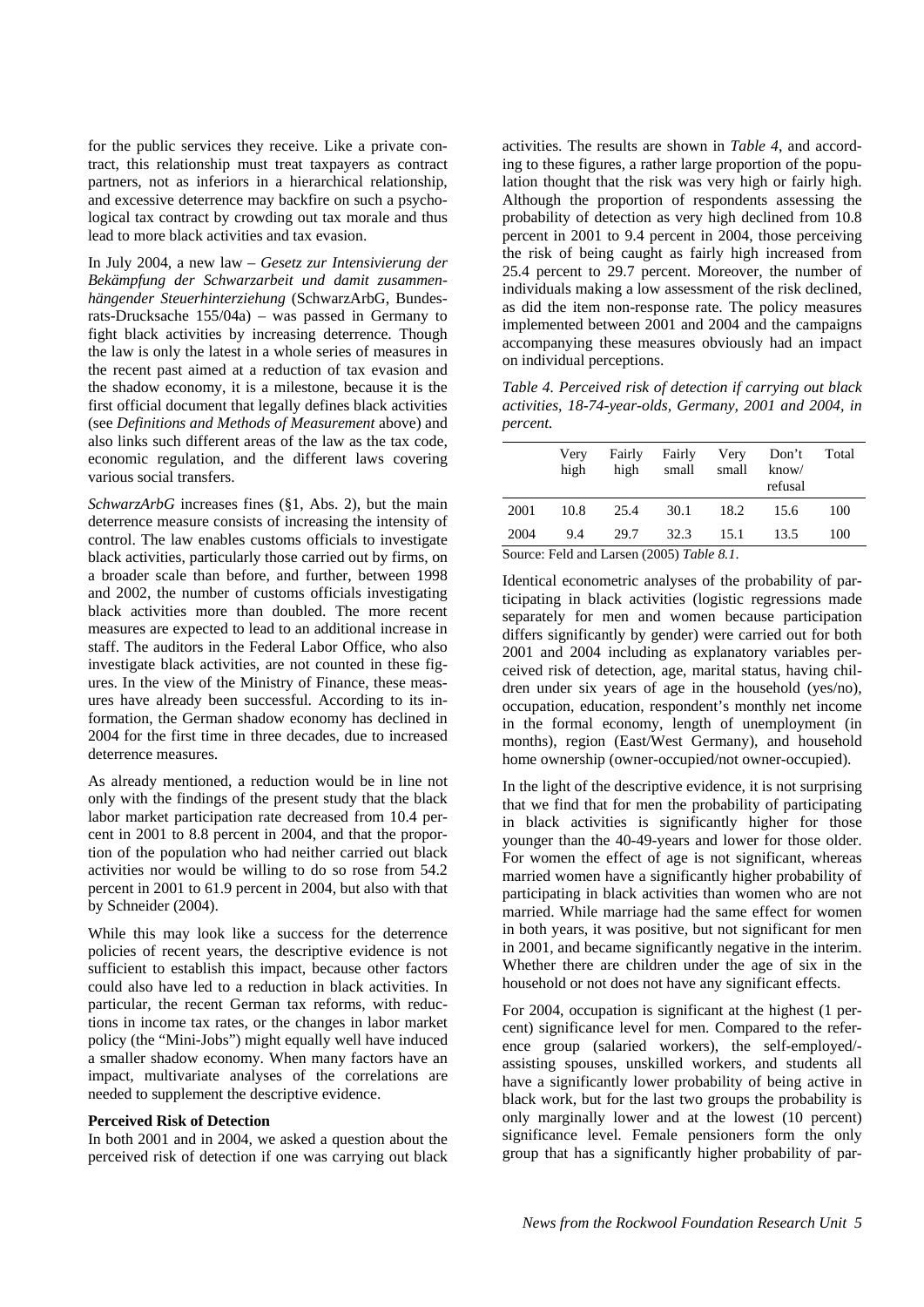ticipating in black activities than the reference group, according to the regressions for women. For occupation, there are marked differences in the estimation results for 2004 compared to 2001, as the descriptive statistics presented above might suggest. For 2001, there were highly significant results showing that skilled workers, female unskilled workers, and female students had a higher probability of participating in black activities than the reference group, but for 2004, occupation loses its overall explanatory power for female participation in black activities.

For 2004, education does not have any significant effect in the case of women, while it is significant at the 1 percent level for men, mainly driven by a significantly lower participation rate of people with university degrees as compared to the reference group (those who had successfully completed an apprenticeship). In 2001, the probability that women who were still undergoing education would participate in black activities was significantly higher than that of the reference group. Unemployment does not have any significant effect, and the same applies to the length of unemployment for the unemployed.

According to the economic theory of tax evasion, income could have either a positive or a negative effect on black activities, depending on how risk-averse taxpayers are. The estimation results for women in 2004 indicate that lower income groups have a higher probability of participating in black activities (a negative overall impact of income). The results for men are less clear-cut, which marks a change compared with the estimation results for 2001, when the pattern was the same for men and women and revealed an overall negative impact of income.

It is surprising that region did not have any significant effect in the study for 2001, while participation in black activities was significantly less probable in West Germany than in East Germany in our survey for 2004. The impact was significant at the 1 percent level for men and marginally significant at the 10 percent level for women. Home ownership did not have any significant effects.

Finally, in 2001, if the perceived risk of being discovered was very large or fairly large, this had the theoretically expected negative (and highly significant) effect on a person's willingness to participate in black market activities, but the impact of this variable seems to have declined between 2001 and 2004. The sign is still the expected negative, but no longer significant for men and only significant at the 5 percent level for women. In line with the findings of many experimental studies, women seem to be more risk-averse than men. We will elaborate further on deterrence below, but, of course, this result is already quite interesting with respect to deterrence as a measure to restrict black activities.

#### **Perceived Sanctions**

In 2004, a question about the second component of deterrence – the size of sanctions – was included. We asked about the perceived sanctions if the authorities found out that somebody had carried out black activities to the value of 2,500 euro, and respondents could choose between four different answers. About 20 percent expected that one would only have to pay the taxes due. More than half expected an additional punishment in the form of a fine imposed together with the payment of the taxes due, which appears to be relatively realistic. Five percent expected that a prison sentence would be imposed. Almost a quarter of the respondents did not assess the sanction. To capture the full effect of deterrence we thus included these categories measuring the perceived size of punishment in the regressions based on 2004 data.

The estimation results obtained before remain more or less robust to the inclusion of perceived punishment, although there are some marked differences. In particular, the perceived risk of discovery remains insignificantly negative in the case of men and significantly negative in the case of women, though now only marginally so at the 10 percent significance level. The new variables measuring the perceived punishment do not, however, reach any conventional significance level, which is also interesting with respect to deterrence as a measure to restrict black activities.

#### **Tax Policy**

The possibility has already been mentioned that the German tax reform act of 2000, which has been implemented in stages up until 2005, could have affected the pattern of black activities between 2001 and 2004. Further, income taxes in Germany have been cut considerably recently. While the income tax schedule had a marginal tax rate going from 22.9 percent for the lowest taxable income bracket to 51 percent for the highest income bracket in the year 2000, these figures have been reduced to 15 percent and 42 percent respectively in 2005. Taxpayers have to pay the solidarity surcharge and social security contributions, both of which increase the tax burden on labor income, but nevertheless the overall reduction in income taxes has been considerable in the recent past.

In order to investigate the possible relationship between the German tax reform and the reduction in the extent of black activities, a question was included in the survey in 2004 about how much the respondents expected to be able to keep after deduction of taxes and social security contributions of (an additional) 100 euro. Unfortunately, a relatively low frequency of positive marginal tax rates in the responses has rendered problematic the inclusion of this perceived tax rate in the multivariate analysis. Most studies find that higher marginal tax rates lead to a larger shadow economy, though this evidence is not uncontested (Feld and Frey 2005). We can only speculate as to the extent that German tax reforms have contributed to the reduction in black activities.

# **Tax Morale and Other Social Norms**

In the end, black activities are shaped by tax morale, and in the 2004 survey, respondents were asked to place eight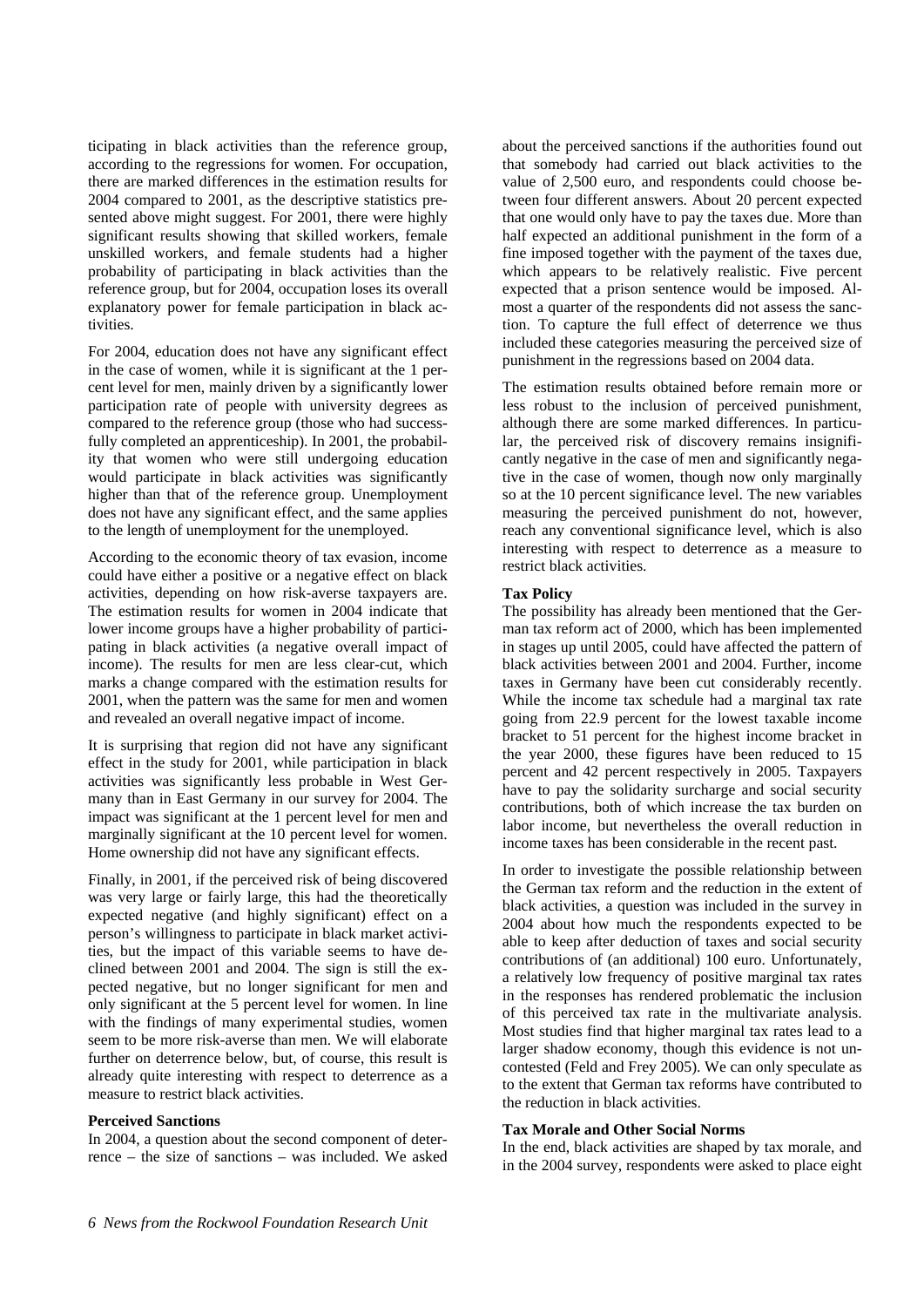kinds of cheating behavior on a scale from 1 (absolutely unacceptable) to 10 (absolutely acceptable). 73 percent deemed it totally unacceptable to receive welfare benefits and other transfers without being entitled to them. Taking a free ride on the bus or train is absolutely unacceptable to 52 percent of the respondents, but only 32.5 percent think of carrying out black activities as absolutely unacceptable. When black activities are differentiated, there are additional interesting insights: if a private household hires a private person to do black work, only 25.5 percent think this is absolutely unacceptable, but acceptance declines the more that firms are involved. If a private household hires a firm for black activities, 48.5 percent of the respondents find this absolutely unacceptable; if a private person carries out black activities for a firm, this is totally unacceptable to 62.5 percent; and if a firm has another firm working black, as many as 70.5 percent assess this as absolutely unacceptable. Tax evasion in general is considered totally unacceptable by 47.5 percent of the respondents.

We included these indicators of social norms in the regressions for 2004 with free riding on public transportation as the omitted category because it is less directly connected to black activities than the other kinds of cheating behavior. The inclusion of social norms increases somewhat the model's ability to explain the correlations between participation in black activities and the explanatory variables, and the results show that social norms have a highly significant impact on the probability of women participating in black activities, but only a marginally significant effect on the probability of men. However, given that deterrence does not have any significant effect on the probability of men participating in black activities, this is still an unexpected and significant result. Second, when the indicators of social norms are included, the perceived risk of detection no longer has any significant impact on the probability of women participating in black activities either.

The results reveal an interesting pattern of how social norms affect black activities. For men, black activities are more probable for those who find carrying out black activities in general more acceptable. For women, it is more probable for those who more readily accept black activities from private person to private person, from firm to private person, and firm to firm. This indicates that social norms shape black activities, in particular for women: the less accepted different kinds of black activities are, the less probable is participation in black activities. Only attitudes to cheating on transfer payments exhibit the opposite effect: it would then be easier to cheat on the transfer system.

#### **Summary and Conclusions**

According to our surveys, the size of the German black economy shrank by about one fourth from 2001 to 2004, but the fall only affected West Germany. This means that there is now a significant difference between East and West. Measured at the prices prevailing at the formal market, it decreased from 4.1 percent of GDP to 3.1 percent, and from rather more than 1.3 percent to one percent if measured at the actual prices paid in the black economy. In 2001, 10.4 percent of the German population had participated in black activities within the last 12 months, while the corresponding figure was 8.8 percent in 2004. The average time spent on such activities decreased by three quarters of an hour to seven and a half hours, while the average nominal remuneration remained virtually unchanged at  $\in$ 10.40. Half of black activities now take place in the construction sector which is a remarkable increase from 29 percent in 2001. While black activities are much more accepted than other types of tax evasion as long as only private individuals are involved, acceptance declines considerably if firms are involved.

So far, we have not found any consistent impact of deterrence on the probability of carrying out black activities keeping other factors such as socio-demographic characteristics and income constant. The perceived risk of detection has a marginally significant impact for women, while perceived punishment does not have any significant influence at all. It appears that the age structure, marital status and social norms are more important determinants. In particular, the impact of deterrence on black activities is not robust to the inclusion of social norms in the empirical analysis. If these findings hold, it is problematic, since social norms can be influenced less easily and less directly by short-term policy measures. How the relationship between the state and its citizens shapes tax compliance and black activities is much more complex than might appear at first sight, but so far the evidence does not point to increased deterrence as the factor behind the reduction of black activities.

#### **References**

- Feld, L. P. and B. S. Frey (2005) *Tax compliance as the result of a psychological tax contract: The role of incentives and responsive regulation*. Unpublished manuscript, Philipps-University of Marburg.
- Feld, L. P. and C. Larsen (2005) *Black Activities in Germany in 2001 and in 2004. A Comparison Based on Survey Data*. Study No. 12, The Rockwool Foundation Research Unit, Copenhagen.
- Pedersen, S. (2003) *The Shadow Economy in Germany, Great Britain and Scandinavia: A Measurement Based on Questionnaire Surveys*. Study No. 10, The Rockwool Foundation Research Unit, Copenhagen.
- Schneider, F. (2004) *Arbeit im Schatten: Wo Deutschlands Wirtschaft wirklich wächst.* Gabler, Wiesbaden.